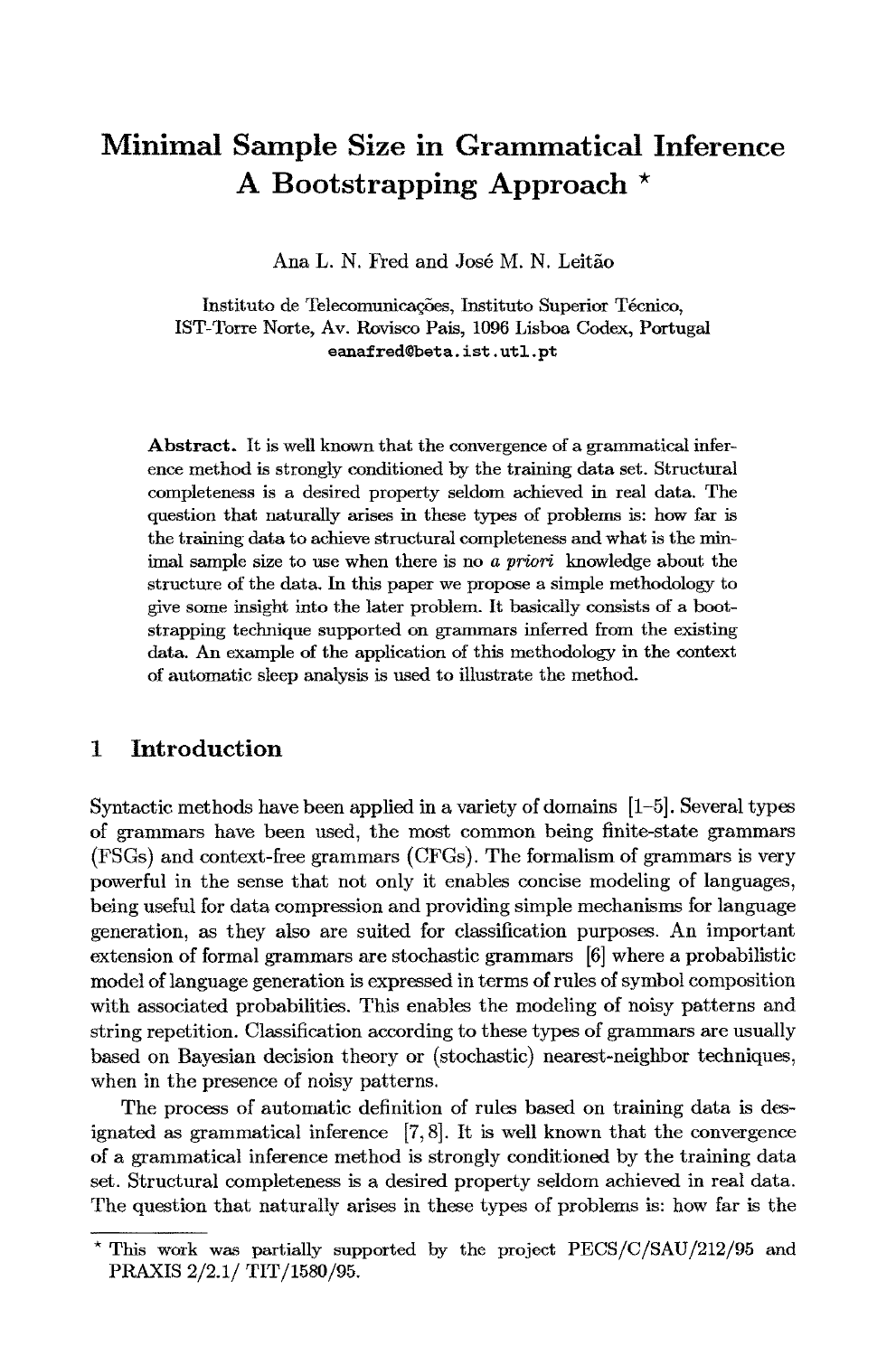training data to achieve structural completeness and what is the minimal sample size to use when there is no *a priori* knowledge about the structure of the data.

The problem of dimensionality has been studied for statistical pattern recognition [9] and rules of thumb have been proposed when no theoretical development has been derived. Concerning syntactic methods much effort has been put on the development and characterization of learning algorithms, the problem of sample size been usually left unspecified. In this paper we propose a simple methodology to give some insight into the later problem.

Section 2 presents notation and definitions used throughout the paper. A simple bootstrapping technique to estimate the dependency of the learning on the training data size is proposed in section 3. The application of this methodology in the context of automatic sleep analysis is summarized in section 4.

### **2 Notation and Definitions**

Let G be a grammar defined by the quadruple  $(V_N, V_T, R, \sigma)$ , where  $V_N$ ,  $V_T$ , R and  $\sigma$  are, respectively, a finite set of nonterminals, a finite set of terminals or vocabulary, a finite set of productions and the start symbol. The language described by the grammar G,  $L(G)$ , is derived from the start symbol  $\sigma$  by successive application of rewriting rules in G. One defines *positive sample set* of a language  $L(G)$  as  $S^+ \subseteq L(G)$ . A set  $S^+$  is *structurally complete* if each rule of G is used in the generation of at least one string in  $S^+$ .

The process of automatic definition of productions based on a set of training sentences is called grammatical inference. Typical practical situations include the restriction of data to positive samples and furthermore the number of training patterns is limited. If the number of training sentences is low there is a considerable chance that the set is not structurally complete and the inferred grammar will not cover all the variability of the data. However, since the structure of the data is not usually known *a priori,* it is impossible to know what is the minimal dimension of the training set, assuming that samples are randomly acquired from the language source, to achieve adequate representativity of the language to be modeled. Additionally, the complexity of the structure underlying a language is not linearly related with the length of the sentences involved. How does the particular situation at hand fits with the dimensionality problem? The following section suggests a procedure to tackle this problem.

#### **3 Estimating the Minimal Sample Size**

The problem under analysis is the following: given a grammatical inference problem and a training data set, randomly acquired from the language source, one wishes to estimate the minimal number of training samples needed in order to cover the variability and complexity of the language to be modeled. This coverage property reflects in several performance parameters of the resulting syntactic pattern recognition system, namely the probability of error.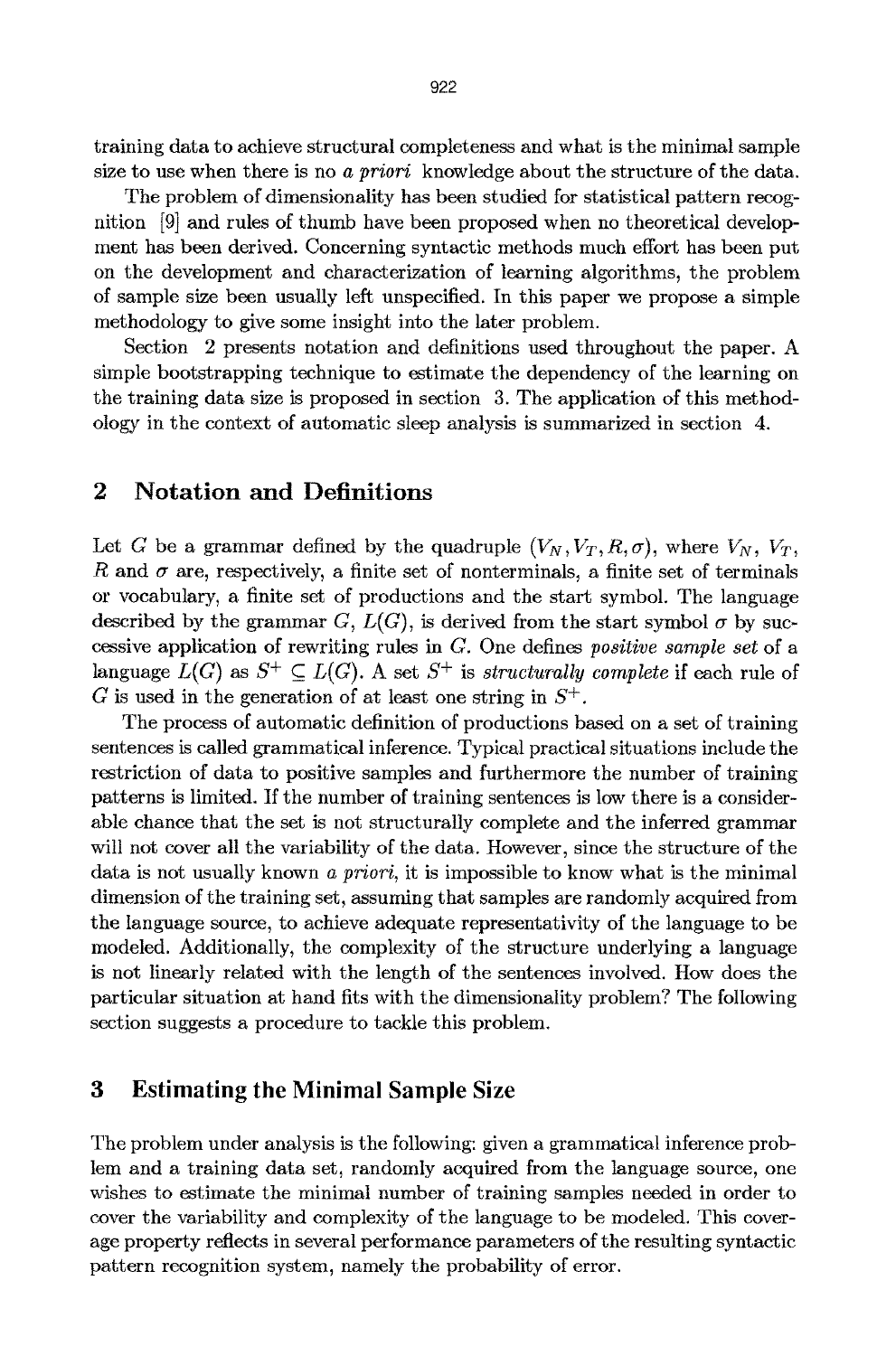Naturally, an optimal solution to this problem is only possible if the exact structure of the language is known (or equivalently, the true grammar) or if one is able to acquire as many training data as desired. However, in most situations such knowledge is inexistent and the samples acquisition is costly or somehow restricted. We therefore assume that an initial finite length training data set is available and it is the only source of information about the language to be modeled. The basic idea to tackle this problem is to use the grammar inferred from this initial data as a model of the complexity of the language to be described. It is true that, if the number of patterns is too small then the true language will be more complex than the language associated with the inferred grammar. Additionally, the inclusion of new sequences should not decrease the complexity of a language; therefore the initial grammar can be seen as exhibiting a lower bound on the true complexity. By using the inferred grammar as a language generator one can replicate arbitrary length sets of sentences, all exhibiting the same structure, which enables the extrapolation of expected performances of the syntactic pattern system above and beyond the number of patterns used in the training. This initial grammar can thus be seen as a generator of bootstrap samples [10] from the training set.



Fig. 1. Estimating the performance of a syntactic pattern recognition system as a function of the training sample size for a two class problem.  $G_i^*$  denotes the grammar inferred from the existing data from class i.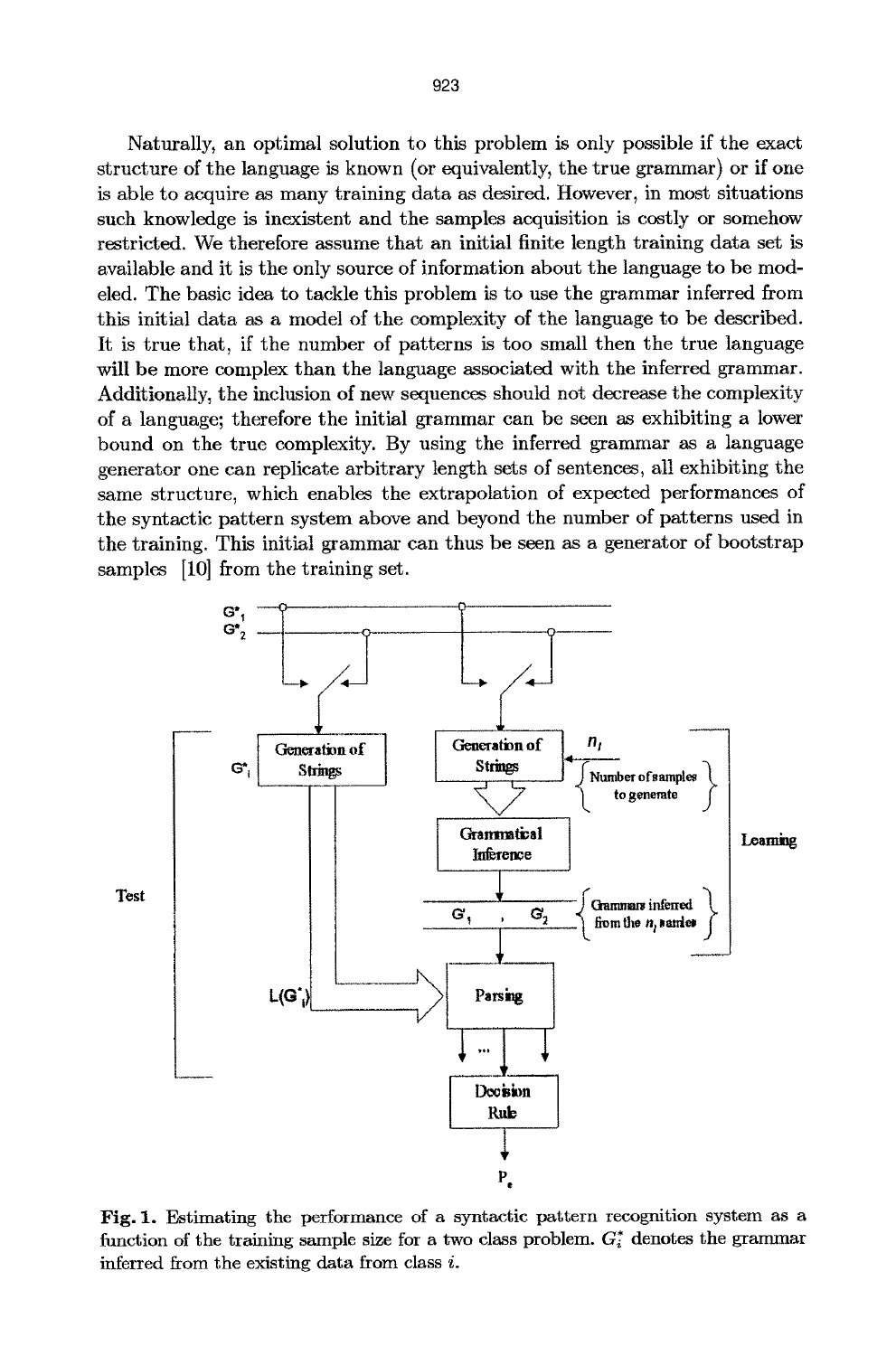The basic idea is therefore the computation of curves of performance as a function of the size of the training set, the later being produced by using the inferred grammars as language generators. The method is schematically described in figure 1 for a two class problem. The grammars  $G_i^*$ , inferred using the real data, are used as language generators to produce bootstrap samples of length  $n_l$ . For each set, a grammar  $G'_i$  is inferred, which will converge to  $G_i^*$  for  $n_l$  sufficiently large. The grammars  $G'_{i}$  are applied in the recognition and classification of arbitrary samples independently generated from  $G^*_i$ . This process is repeated for several values of the  $n_l$  parameter, several bootstrap samples being issued for each value. At each step, parameters related to system performance are recorded. Typical variables to be evaluated are: the global probability of error; number of inferred rules; ratio of recognition by the corresponding grammars. The ratio between the average number of inferred rules for each dimension of the training data set and the number of rules in  $G_i^*$  gives an idea of the level of structural completeness achieved for that dimension, as far as the estimate  $G_i^*$  of the true grammar is concerned. Once again, it should be emphasized that, although  $G_i^*$ is not the true grammar, it serves as a model for the corresponding degree of grammatical complexity; as the true grammar should be at least that complex, the results obtained with the model grammar can be seen as estimates of the lower bounds of the true parameter values. The level of structural completeness determines the degree of recognition of sentences according to the true class grammars. This is represented by the last variable in the list above. The global error rate combines both non recognition and erroneous classifications due to the stochastic nature of the grammars.

The graphical representation of the above parameters as a function of the dimension of the bootstrap samples gives some insight into the degree of coverage of the variability of patterns. By selecting a threshold on the desired performance (for instance, the global probability of error) one obtains a lower bound on the dimension of the training data set to be used. The above methodology is illustrated in the following section.

# **4 Example of Application in the Context of Automatic Sleep Analysis**

Sleep is a complex and extremely important dynamic process that takes about one third of human's life. Many disorders are associated with sleep or reflect on the sleep pattern. The global features of sleep dynamics are usually compressed into a sleep stages description (namely: wakefulness; Rapid Eyes Movements - REM **-** stage; stages 1, 2, 3 and 4NREM), according to the Rechschaffen and Kales  $(R\&K)$  criteria [11], summarizing typical patterns in physiological variables. The hypnogram is the graphical representation of the evolution of sleep stages along the night. The purposes of automatic hypnogram analysis are: to infer the rules governing its temporal organization and condense them in a model able to reproduce the original structure; to classify hypnogram data according to its specific diagnostic population.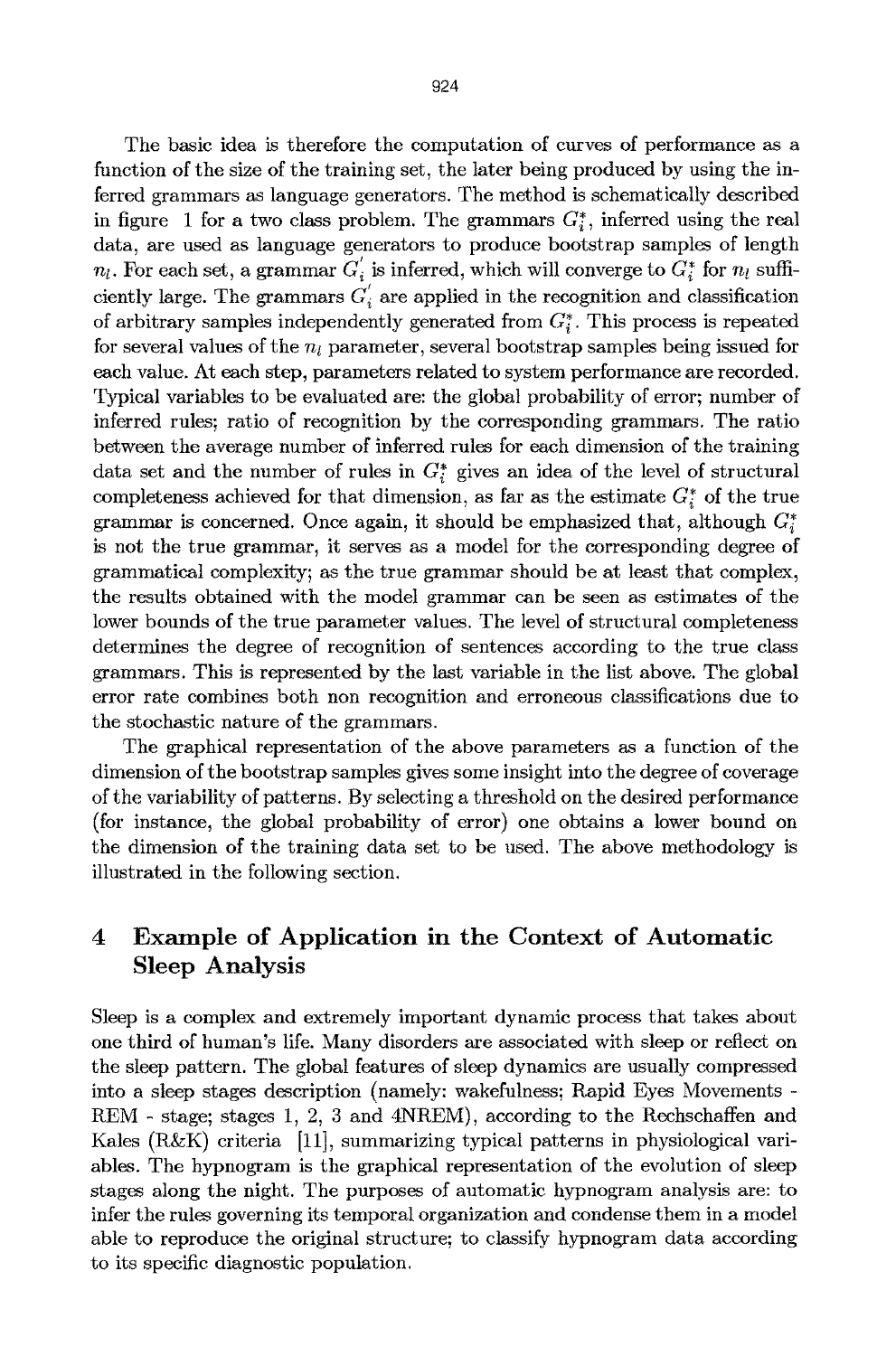

Fig. 2. Syntactic approach to automatic hypnogram analysis.

Figure 2 shows the methodology used. Hypnogram data is converted into string description by simple concatenation of the first symbol of the observed sleep stages. For each population a grammar is inferred using Crespi-reghizzi's method [7,8], no *a priori* information being used except for left-to-right dependency of the symbols. The method of stochastic presentation is used in the estimation of rules probabilities. The inferred grammars are then used for modeling and classification purposes.

The above methodology was applied in the study of a normal population (15 subjects, 26 hynograms) and a population of dysthymie patients (12 subjects, 17 samples) [12,13]. Figure 3 shows the evolution of the recognition rate as a function of the sample size, by using the grammars inferred from the existing data as approximations of the true grammars, while the percentage of uncovered rules is depicted in figure 4. The later parameter is closely related with the structural completeness property of the training data. Each point on the graphics results from averaging over 5 repetitions of the inference/recognition process; the recognition rate at each step is estimated over 100 test samples, randomly generated. It can be seen that the number of samples available for training is clearly insufficient for the order of complexity of the grammars involved. This means that, although high recognition rates can be achieved when resubstitution estimates are used, low recognition rates are to be expected due to no recognition when using estimates based, for instance, on the Jack-knifing method. This is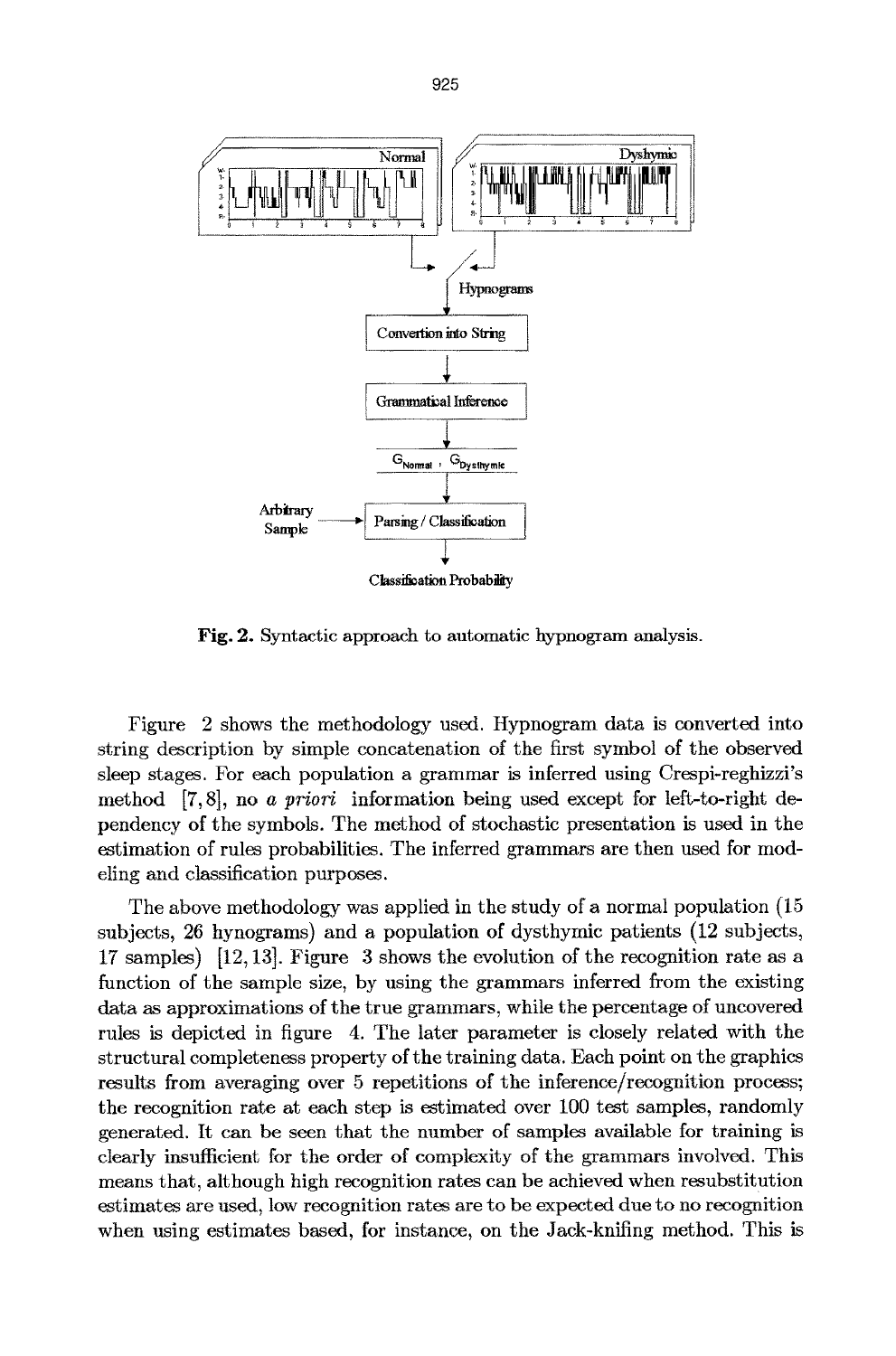confirmed by the data where leave-one-out estimates lead to error rates above 50% and simple bootstrap estimates [14] based on 200 bootstrap samples lead to error rates between 24% (for the dysthymic population) and 33% (for the normal population). Examination of these curves suggests the necessity of gathering data sets with more than 40 elements per population in order to achieve recognition rates over 80%. By enlarging the existing data sets for the normal population it was possible to verify that the recognition rate increased over 75% for a sample set of 39 elements.



Fig. 3. Recognition rates for the populations normal and dysthymic as a function of the training sample size.



Fig. 4. Percentage of uncovered rules as a function of the training sample size. The number of uncovered rules is counted as the absolute difference between the number of inferred rules from the bootstrap samples (learning phase) and the number of rules of the grammar inferred from the existing real data.

The proposed approach was therefore useful in understanding the reason for the low error rates based on jack-knifing estimates and to give some hint on the minimum desirable size of the training data.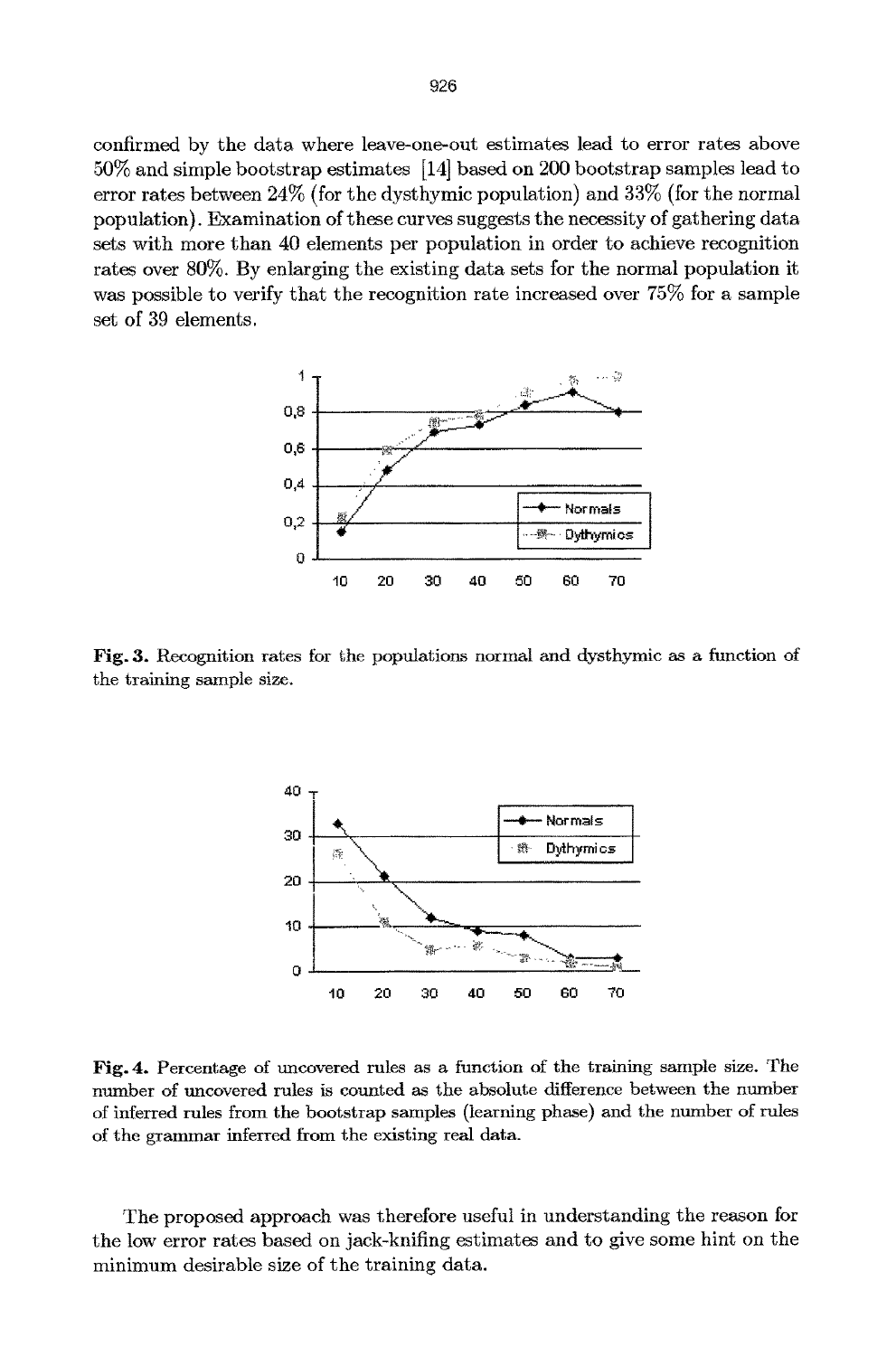#### 5 Conclusions

The relation between dimensionality and sample size plays an important role in various areas of pattern recognition. In statistical pattern recognition dimensionality concerns the number of features used in the description of patterns; the syntactic equivalent is grammar dimensionality, a concept usually closely related to grammar complexity.

Concerning the syntactic methods, much effort has been put on the development and characterization of learning algorithms, the problem of sample size being usually left unspecified. This paper has presented a simple methodology that gives some insight into this problem. It basically consists on the construction of curves of performance parameters as a flmction of the training sample size. Parameters such as the global error probability, the recognition ratio according to each class grammar, and the number of inferred rules, can provide some useful information about the degree of structural completeness of the training patterns and of the expected performance of the syntactic pattern recognition system as a function of the dimension of the training data sets. For the computation of these curves, bootstrap samples are generated, not by sampling with replacement from the existing data, but by language generation from the grammar inferred from this data. This grammar can thus be seen as a parameterization of the existing patterns, being a model of the complexity of the underlying structure. This bootstrapping technique enables the extrapolation of the results for dimensions of data sets bellow and above the size of the real data, by means of the generation of arbitrary length sentences, replicating the structure of the original patterns. Analysis of these curves provide some useful information for the understanding of the performance of syntactic pattern recognition systems, being a tool for the estimation of the minimal data set size needed in order to achieve a given performance.

The above methodology has been illustrated and corroborated with an example in automatic sleep analysis using a syntactic approach. In this ease the analysis of the curves of recognition rate and of uncovered rules provided a valuable hint on the dimension of the training data sets to gather in this context.

## **References**

- 1. Gonzalez, R. C., Thomason, M. G. : *Syntactic Pattern Recognition.* Addison-Wesley  $(1978)$  119-142
- 2. Fu, K. S.: *Syntactic Pattern Recognition and Applications.* Prentice-Hall (1982)
- 3. Mohr, R., Pavlidis, T., Sanfeliu, A.: *Structural Pattern Analysis*. World Scientific **(1990)**
- 4. Bunko, H.: *Advances in Structural and Syntactic Pattern Recognition.* World Scientific (1992)
- 5. Bunke, H., Sanfeliu, A.: *Syntactic and Structural Pattern Recognition Theory and Applications.* World Scientific (1990)
- 6. Thomason, M. G.: Syntactic Pattern Recognition: Stochastic Languages. *Handbook of Pattern Recognition and Image Processing.* Academic Press (1986) 119-142